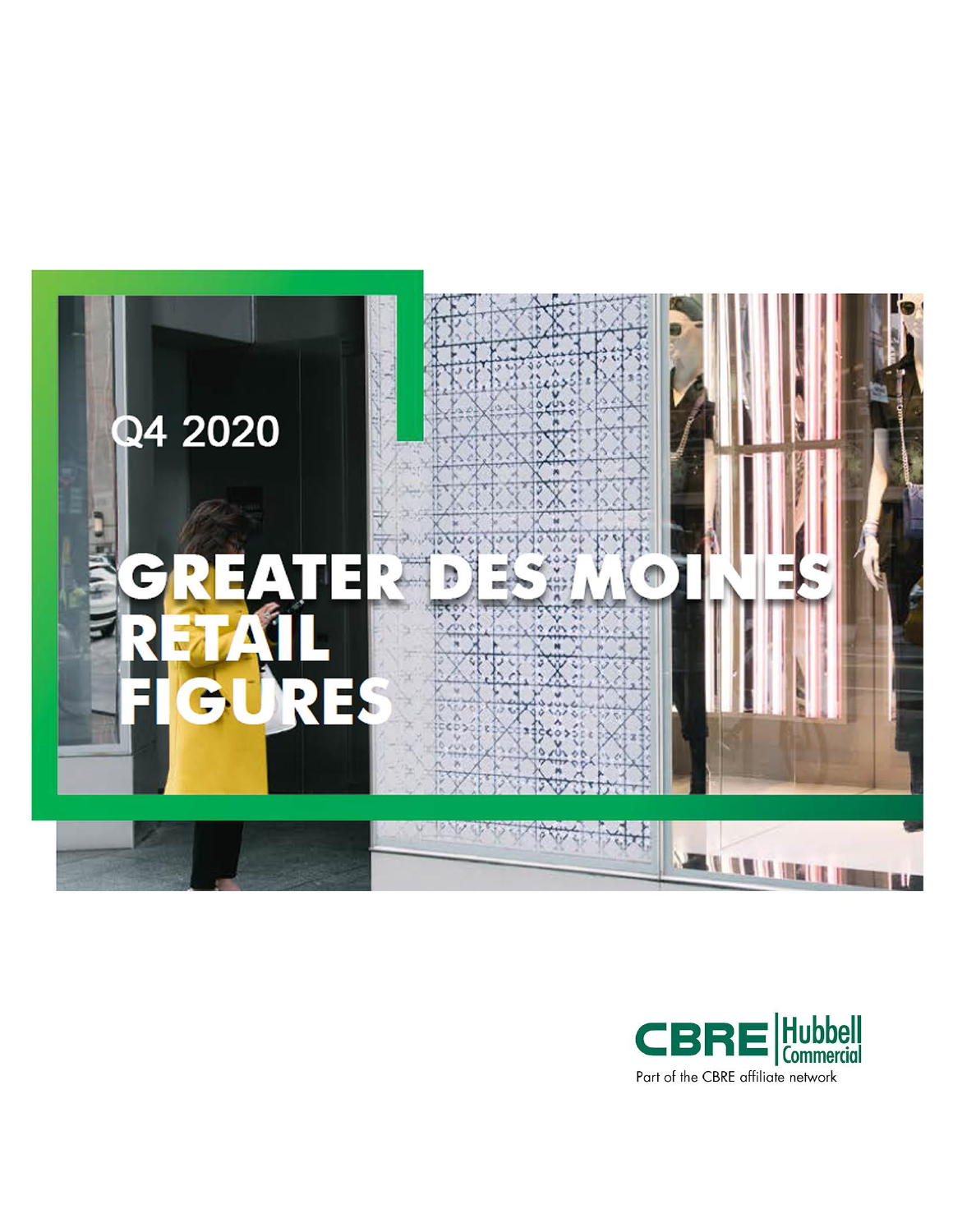

# Greater Des Moines Retail: Market Softens in 2020



#### Figure 1: Suburban Vacancy Trend by Property Type



# Figure 4: Asking Lease Rates (\$/SF/YR/NNN)



#### Figure 2: CBD Vacancy Trend By Neighborhood



#### Figure 3: Retail Investment Sales Volume



\*Dallas & Polk County/Fleet Farm & Sportsman's Warehouse not in totals

#### **PERFORMANCE HIGHLIGHTS**

- Stalled user activity and mounting store closures resulted in annual net absorption of negative 437,297 sq.ft. – increasing overall retail vacancy by 230 bps annually to 8.9%. Vacancy increased across all property types and submarkets as new leasing activity fell approximately 33% year-over-year.
- Floor & Décor backfilled the former Gordmans box (78,388 sq.ft.) at Westowne Shopping Center in Q4, representing the largest lease reported annually and the only deal over 25,000 sq.ft. in 2020. However, Q4 big-box absorption gains were offset by the former Price Chopper in Johnston adding 67,051 sq.ft. of available sublease space to the market in Q4.
- lowa Realty leased and plans to consolidate their existing offices into the former Fresh Market space (23,000 sq.ft.) at Mills Crossing in WDM.
- Retail investment activity was robust in 2020, up 30% in total volume from the previous 5-year average. Increasingly strong investor demand for single-tenant net-lease (STNL) assets underpinned the surge in activity as STNL sales accounted for 83% of total volume (See Figure 3).

#### **MOVING FORWARD**

 Looming closures and continued uncertainty surrounding COVID-19 vaccine distribution will make any notable absorption gains unlikely and hinder rent growth in the near-term. Submarkets like the CBD core that are heavily dependent on office lunch patrons will face the greatest headwinds and will likely experience increased sublease availability over the next two quarters as a result.

 However, we are optimistic the widespread administration of the vaccine will facilitate a recovery of fundamentals beginning as soon as Q3. We anticipate the improved consumer sentiment that follows paired with pent up consumer demand will allow markets like the CBD to regain pre-pandemic momentum.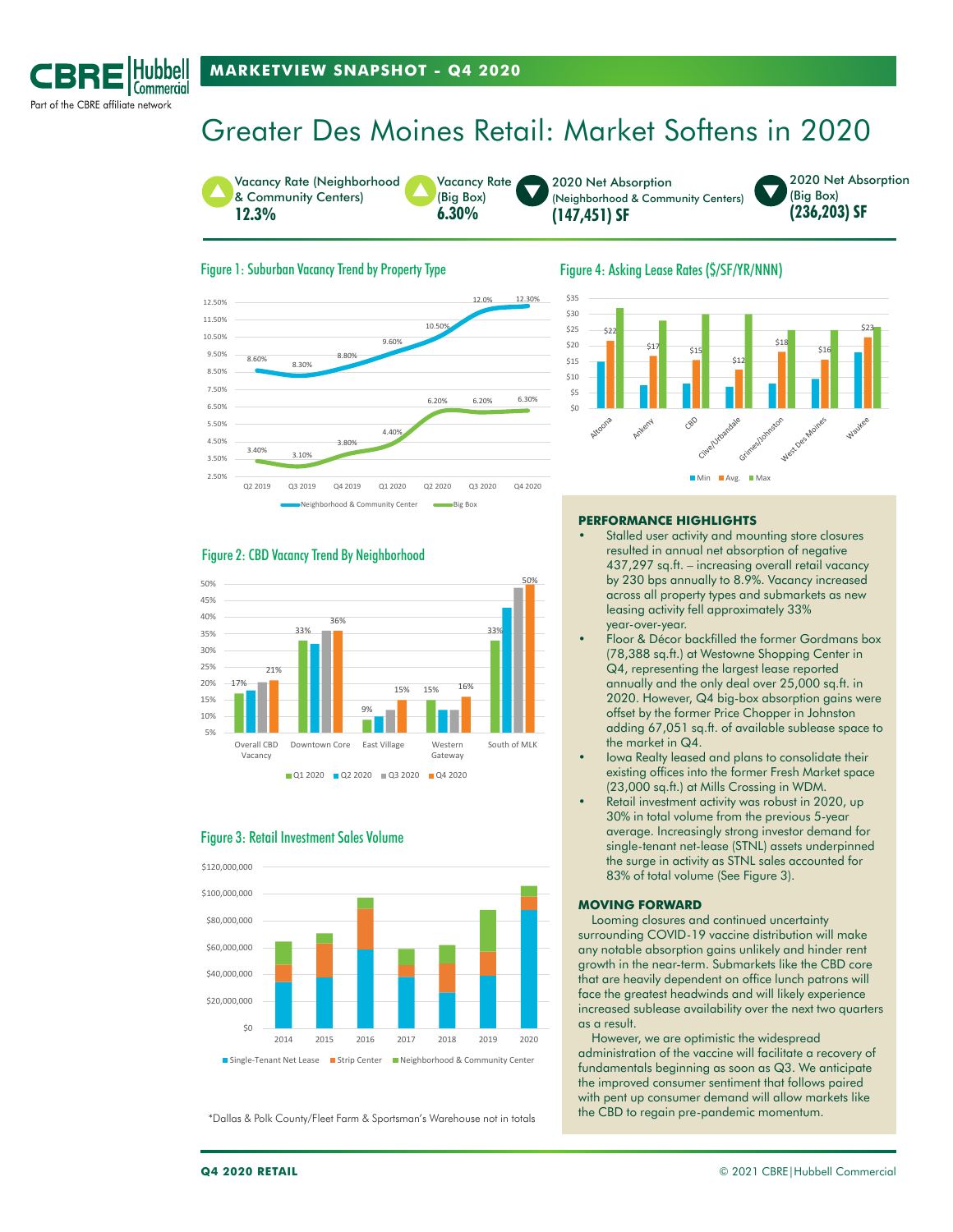Suburban Neighborhood & Community Center Market Statistics

|                                 | <b>Market Rentable</b> |             |                     | <b>2020 Net</b>        |
|---------------------------------|------------------------|-------------|---------------------|------------------------|
| <b>Submarket</b>                | Area (SF)              | Vacant (SF) | <b>Vacancy Rate</b> | <b>Absorption (SF)</b> |
| <b>Western Suburbs</b>          | 2,317,196              | 248,072     | 10.7%               | $-67,925$              |
| Northwest                       | 71,887                 | 23,704      | 33.0%               | $-9,286$               |
| <b>Northeast</b>                | 683,474                | 74,708      | 10.9%               | $-33,479$              |
| South                           | 727,432                | 118,299     | 16.3%               | $-3,392$               |
| Ankeny                          | 442,759                | 56,681      | 12.8%               | $-33,369$              |
| <b>Greater Des Moines Total</b> | 4,242,748              | 521,464     | 12.3%               | $-147,451$             |

### CBD Retail Market Statistics

| <b>Neighborhood</b>   | <b>Market Rentable</b><br>Area (sf) | Vacant (sf) | <b>Vacancy Rate</b> | <b>2020 Net</b><br><b>Absorption</b> |
|-----------------------|-------------------------------------|-------------|---------------------|--------------------------------------|
| Downtown Core         | 158,205                             | 57,740      | 36%                 | $-5,321$                             |
| <b>Court District</b> | 141,439                             | 1,508       | $1\%$               | 4,515                                |
| <b>East Village</b>   | 256,324                             | 38,868      | 15%                 | $-16,194$                            |
| Western Gateway       | 110,802                             | 16,690      | 15%                 | $-1,184$                             |
| South of MLK          | 100,023                             | 50,037      | 50%                 | $-24,553$                            |
| <b>CBD Total</b>      | 766,793                             | 164,843     | 21%                 | $-42,737$                            |

# Big Box Market Statistics

|                                 | <b>Market Rentable</b> |             |                     | <b>2020 Net</b> |
|---------------------------------|------------------------|-------------|---------------------|-----------------|
| Submarket                       | Area (sf)              | Vacant (sf) | <b>Vacancy Rate</b> | Absorption      |
| <b>Western Suburbs</b>          | 4,736,085              | 265,975     | 5.6%                | $-99,589$       |
| CBD                             | 59,996                 | 0           | $0.0\%$             | 0               |
| <b>Northwest</b>                | 450,270                | 0           | $0.0\%$             | $\bf{0}$        |
| <b>Northeast</b>                | 1,369,811              | 146,694     | 10.7%               | $-146,694$      |
| South                           | 1,375,701              | 166,554     | 12.1%               | $-34,882$       |
| Ankeny                          | 1,396,295              | 12,770      | 0.9%                | 44,962          |
| <b>Greater Des Moines Total</b> | 9,388,158              | 591,993     | 6.3%                | $-236,203$      |

# Notable Sales

| Property                | Citv                   | <b>Submarket</b>       | Sale Price   | <b>Sale Price PSF</b> | Sale Type              |
|-------------------------|------------------------|------------------------|--------------|-----------------------|------------------------|
| <b>Fleet Farm</b>       | Waukee                 | <b>Western Suburbs</b> | \$38,100,000 | \$200                 | <b>STNL Investment</b> |
| Sportman's Warehouse    | Ankenv                 | Ankeny                 | S7.534.250   | \$152                 | <b>STNL Investment</b> |
| <b>Wellington Plaza</b> | <b>West Des Moines</b> | <b>Western Suburbs</b> | \$6,450,000  | \$161                 | Multi-tenant Center    |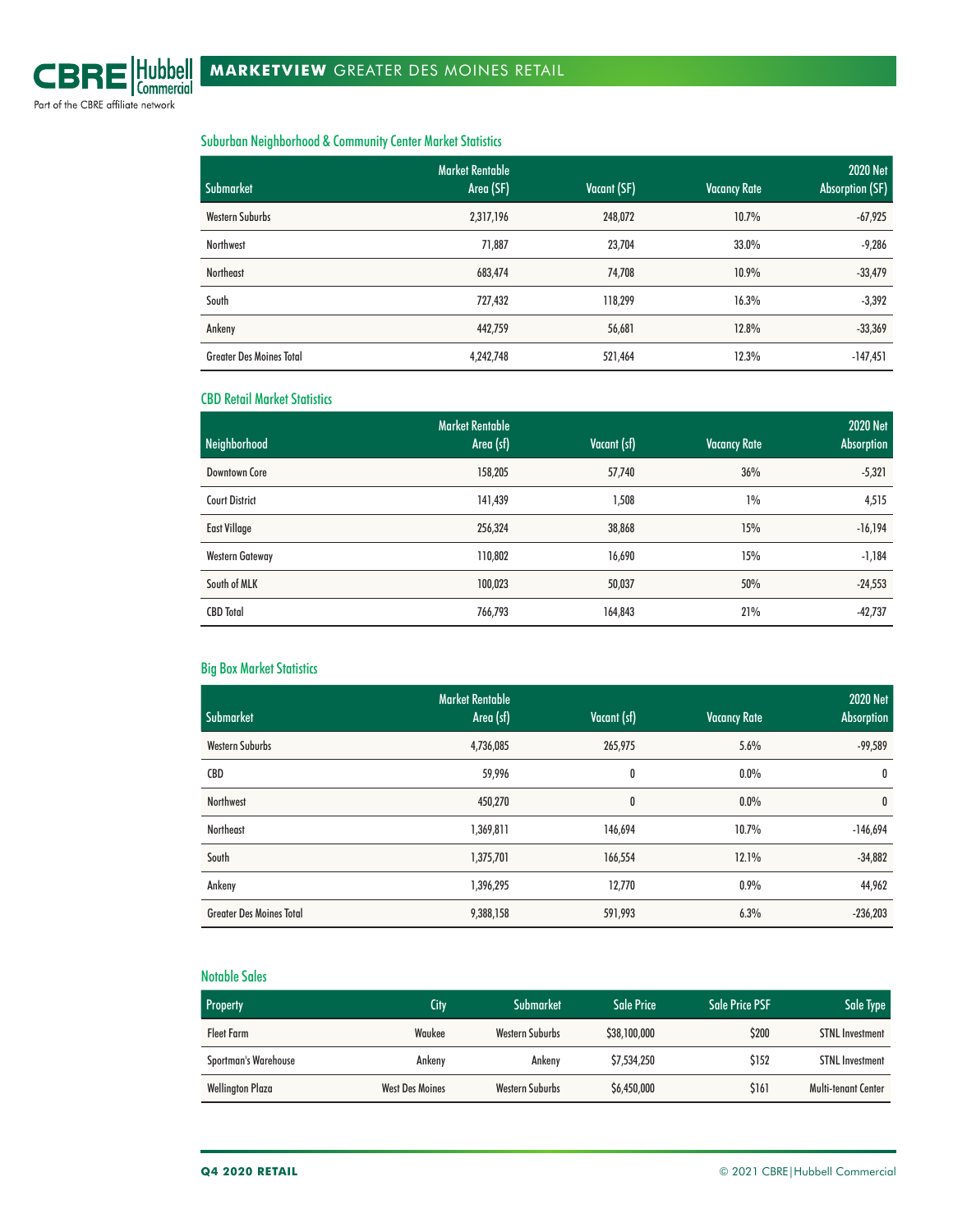

**GREATER DES MOINES ECONOMIC DATA**



Population **644,590 (2018 MSA)**



| <b>LARGEST EMPLOYERS</b>                    | <b>EMPLOYEES</b> |
|---------------------------------------------|------------------|
| Wells Fargo & Company                       | 14,500           |
| UnityPoint Health - Des Moines              | 8,026            |
| Principal                                   | 6,500            |
| Hy-vee                                      | 6,400            |
| <b>Nationwide</b>                           | 4,525            |
| <b>Mercy Medical Center</b>                 | 4,228            |
| John Deere                                  | 3,089            |
| <b>Vermeer Corporation</b>                  | 2,500            |
| Corteva                                     | 2,495            |
| <b>JBS USA</b>                              | 2,300            |
| Pella Corporation                           | 2,224            |
| Wellmark Blue Cross Blue Shield of Iowa     | 2,000            |
| <b>UPS</b>                                  | 1,600            |
| <b>Bridgestone Americas Tire Operations</b> | 1,600            |
| Mercer                                      | 1,560            |
| YMCA                                        | 1,300            |
| <b>EMC Insurance Companies</b>              | 1,269            |
| Casey's                                     | 1,200            |
| Tyson Fresh Meats, Inc.                     | 1.200            |

#### Annual Retail Sales

| <b>YEAR</b> | <b>DES MOINES MSA</b> | Year - Over - Year |
|-------------|-----------------------|--------------------|
| 2013        | \$8,411,526,797       | 1.71%              |
| 2014        | \$8,787,650,388       | 4.47%              |
| 2015        | \$9,346,317,273       | 6.36%              |
| 2016        | \$9,769,581,274       | 4.53%              |
| 2017        | \$10,071,879,055      | 3.09%              |
| 2018        | \$10,128,863,313      | 0.60%              |
| 2019        | \$10,382,430,906      | 2.50%              |

Source: Iowa Retail and Use Tax Report, Iowa Department of Revenue and Finance



Greater Des Moines Partnership Bureau of Economic Analysis US Bureau of Labor Statistics - December 2018